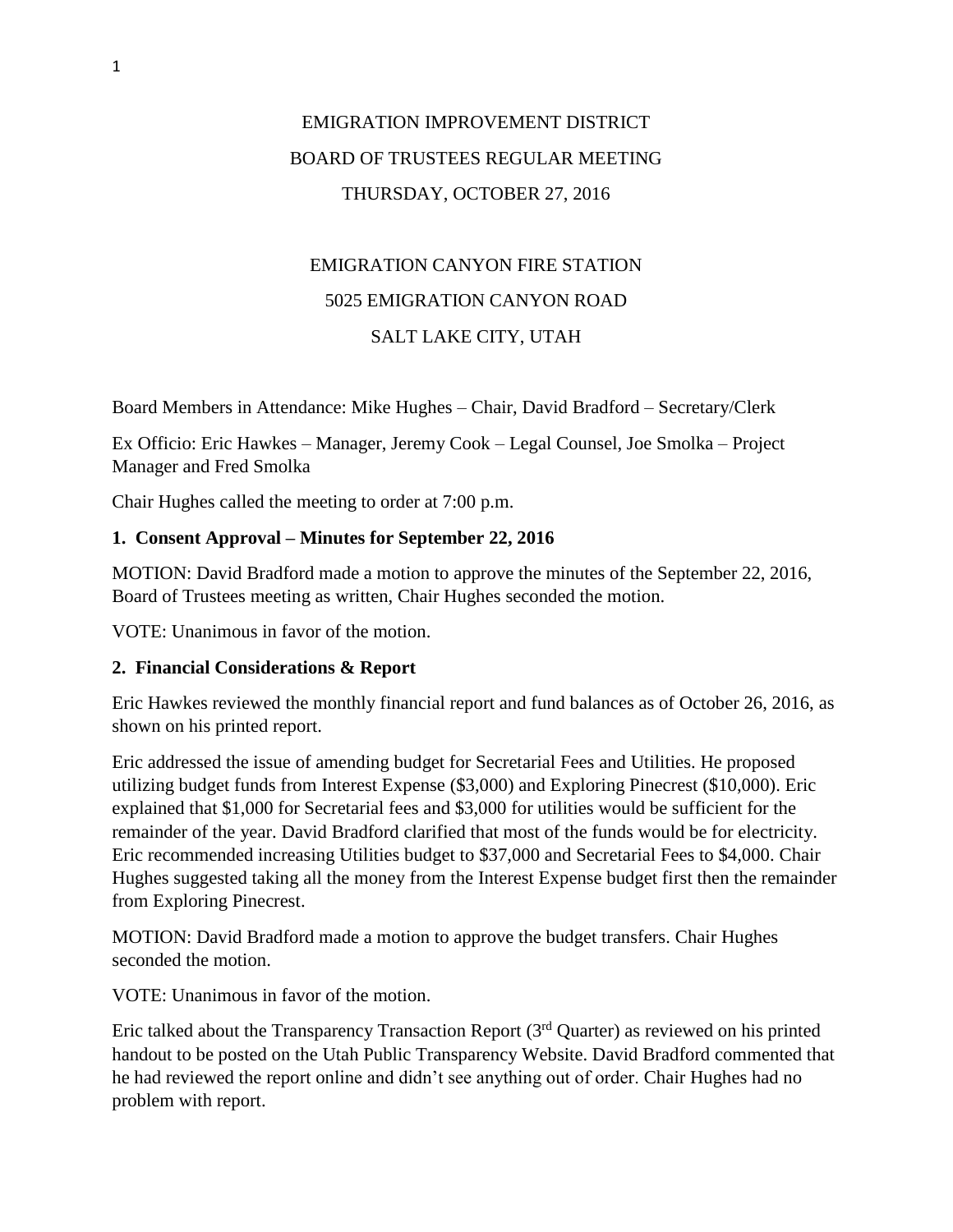MOTION: Chair Hughes made a motion to approve the Transparency Transaction Report (3rd) Quarter). David Bradford seconded the motion.

VOTE: Unanimous in favor of the motion.

### **3. Financial Audit Report 2014 & 2015**

Ian Robbins (Robbins, Buehler & Osbourne CPA'S) reviewed his report and findings as required by the State and found no issues with the District. He reminded District of annual training required by the State for all members of the Board of Trustees. Ian further commented that in continual reading of meeting minutes, no evidence was found of any member of the public being hindered in their right to make comments at EID's public meetings. He encouraged board members to continue taking all comments into consideration. Chair Hughes agreed and thanked Ian for his report and dismissed his attendance for the remainder of the board meeting.

Steve Hook asked question regarding Financial Audit for 2014, 2015 and why it was delayed. Ian replied that is was due to the pending litigation which has been resolved to the State's satisfaction enough to release audit information and financial statement. Steve reiterated that the lawsuit is still pending. Ian replied that the State was no longer concerned with an outstanding liability to the district. Steve asked about the insurance settlement received by the district and if it would be prorated in 2014 – 2015. Eric interjected that settlement will be reflected in 2015 – 2016 because lawsuit started in 2015 and Jeremy Cook confirmed matter.

### **4. District Procurement Policy**

Jeremy Cook discussed the recommended Procurement Policy he compiled to suit the needs of the district. He explained in detail changes and inclusion of money management specific policies, purchases and authority to purchase and approval procedures. Jeremy talked about the need for the district's online bank statements to be reviewed monthly by a member of the board. Chair Hughes asked David Bradford if he reviewed the statements. David replied that he didn't but reviews everything sent to his e-mail. Eric informed that Mark Stevens was authorized to overview the online accounts. Jeremy further stated the importance of review to catch any impropriety. David mentioned that he would also be willing to review the district's online bank statements. Jeremy informed that the district's Procurement Policy can be revised or amended anytime it becomes problematic. He said he will report to the State Auditor's office that the district has complied with their recommendations and now have a Procurement Policy in place. David Bradford asked Jeremy if policy followed a specific code requirement. Jeremy replied that he incorporated a policy format from another small district combined with other recommendations from the Utah Association of Special District's template. He explained how he used issues applicable to EID including mention of employees with the clear definition that district doesn't have employees, just independent contractors.

Richard Andrew asked if the district had a red-flag in place that would indicate there was a problem. Chair Hughes replied that the district has a process in place that requires two signatures on all the checks and review of the register which he felt was sufficient. Chair Hughes thanked Richard for his inquiry.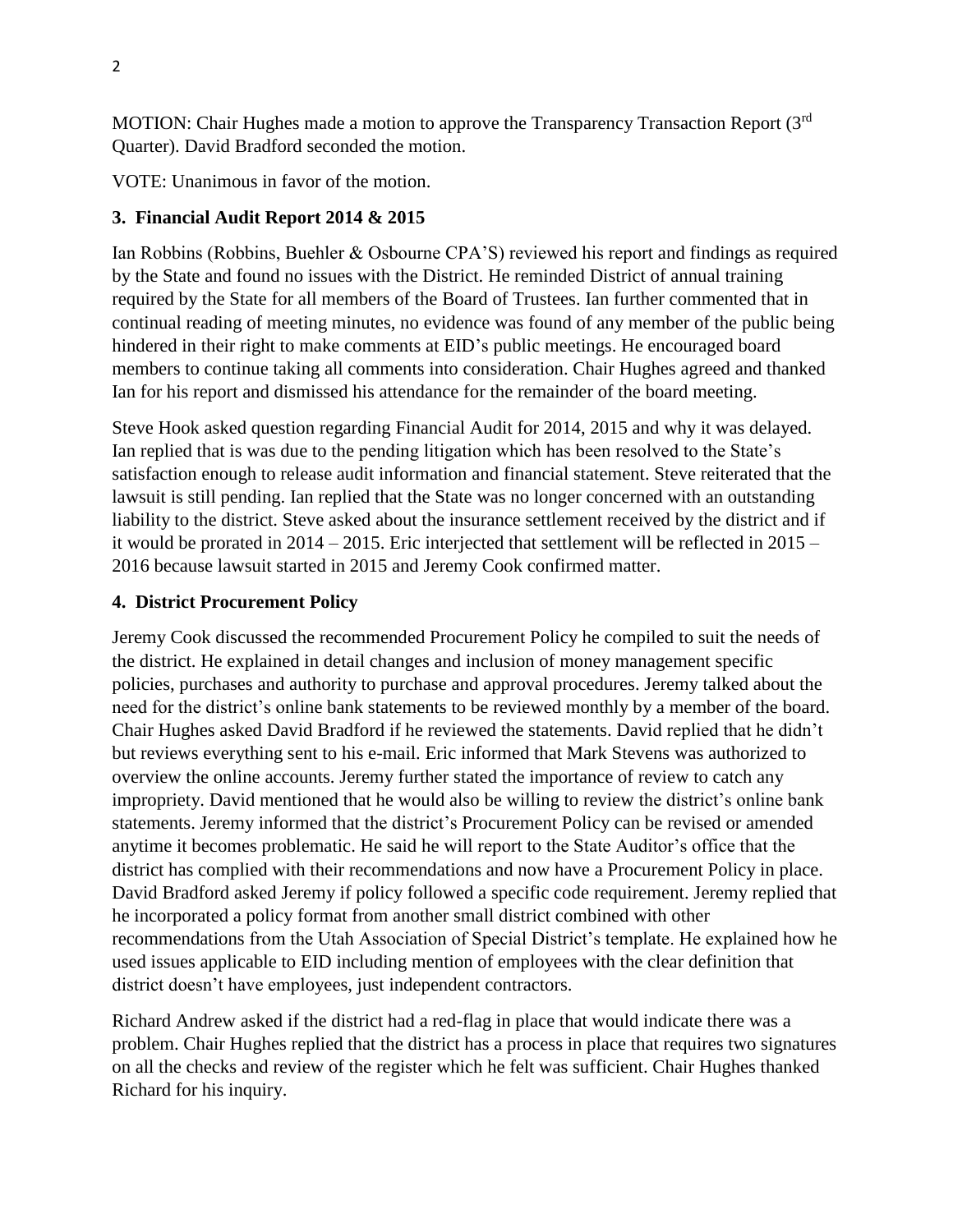MOTION: Jeremy Cook made a motion to adopt District Procurement Policy as written. David Bradford seconded the motion.

VOTE: Unanimous in favor of the motion

Jeremy Cook commented that he would give Eric a digital copy of the Procurement Policy to post on the district's website.

# **5. Report on Waste Water Study Meeting with County & State Officials**

Eric Hawkes talked about the meeting with Chair Hughes, Fred Smolka, Craig Neely and Brad Rasmussen prior to meeting with the State. He informed that they are trying to avoid putting in a sewer collection system that the State is in favor of. Eric explained the need to brainstorm and find alternative solutions because of the huge impact a sewer collection system would have on the hydrology and eco system of the canyon plus the enormous cost that would be distributed to all residents. He discussed the option of treating the creek water to get it off the TMDL list. David Bradford asked if the State has backed off its position and Eric replied that they haven't but they are open to communication. Chair Hughes interjected that there is a major problem with the math and paying for the sewer collection system even with the promised 40million, interest free loan. He also advocated that the Division of Water Quality needs to get Emigration Canyon off their list. Chair Hughes discussed alternatives of how Emigration can get off the list. He talked about several package systems and Salt Lake County Health Department's suggestion that district find a group of people to fund one of the systems before obtaining grant money. Chair Hughes informed that the district must show proof of concept. David asked is State was unresponsive to the dewatering argument and Chair Hughes replied that they were. Chair Hughes commented that Emigration was compared to Big and Little Cottonwood Canyons but there are many differences which he explained. He discussed some other options that were suggested that included large pipe down canyon, mechanically or chemically treating the stream which district doesn't support. Chair Hughes expressed concern to find alternative solutions.

Richard Andrew asked for clarification regarding systems involved. Chair Hughes explained that it makes more sense for district to do small package plants involving 5 – 15 homes in areas where they know there is a problem to establish that it works before receiving grant money to fix all the problem areas. Richard asked for more specific details regarding the systems and Chair Hughes discussed 3 – 4 different concepts including one utilizing secondary water. Richard asked how many systems were contaminating Emigration Creek and Chair Hughes replied that it's probably 10 -15% of the systems on or near the creek and another 20% of the systems will potentially be in trouble soon.

Steve Hook asked question regarding the study done by Aqua Engineering with State Representatives at the presentation and wanted to know the basis of the State's desire now for a canyon wide sewer collection system. Chair Hughes reiterated that the driving force is Emigration Canyon being on the TMDL List and the embarrassment it creates with the Division of Water Quality. He talked about the study done at the same time for caffeine and brighteners which would specifically target contaminants from human waste yet the TMDL is worst at the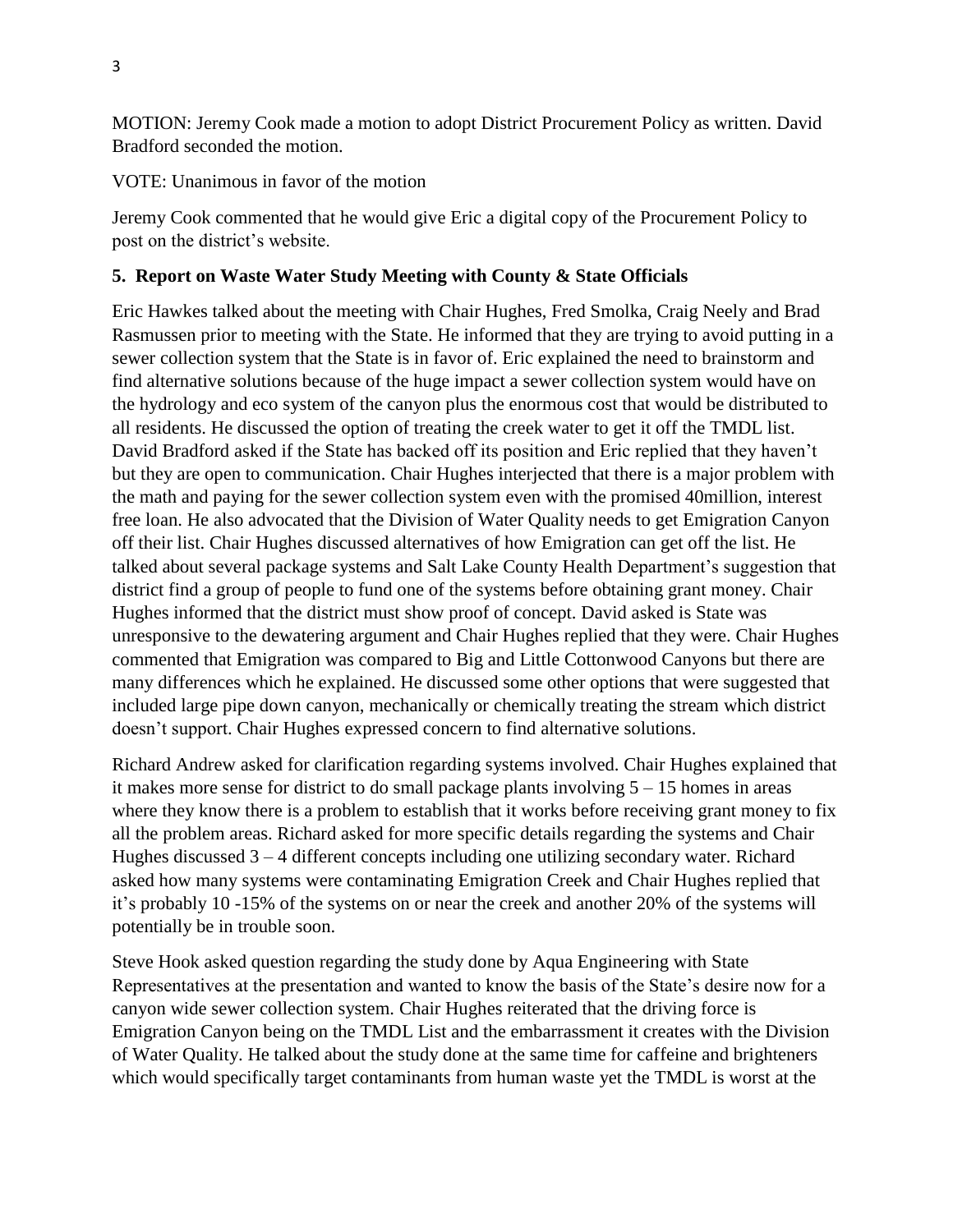bottom of the canyon from the dog park to Hogle Zoo. Chair Hughes and others expressed the need to resolve issues effectively.

Kathy Christiansen asked if the water contamination problem extends to the dog park than why doesn't the State just move the park or take it out. Chair Hughes responded that the dog park isn't in their district and not relevant to issues in the canyon.

Sam Plumb commented regarding his line of profession, opioid overdose statistics and lack of State funds for research. He made the point that some home owners are unaware of the problems with their septic systems while others inherited issues that shouldn't be the burden of all the canyon residents. Brett Wheelock interjected regarding the canyon's long history of water pollution. Sam further stated his opinion about grant money and the difficulty to obtain it. Chair Hughes affirmed that district is trying to be proactive to find solutions, not be dictated to. He explained the need for proof of concept and options available to residents with an understanding that there are some properties where no solution is possible for various reasons.

Richard Andrew asked who would pay for the first trial, proof of concept. Chair Hughes responded that the district could probably get users to fund the first small package plant. He informed that the County has the authority to flag a home and condemn it until issues are resolved but he doesn't want to get there.

Steve Hook asked for the position of the board on sewer issue and expressed his concerns. Chair Hughes proclaimed that the district doesn't want to do a sewer system which makes no economic sense. Jeremy Cook interjected that DWQ only looks at point sources they can regulate. Chair Hughes explained the mentality of the meetings with Salt Lake County and the enormous financial ramifications. Brett Wheelock brought up Big and Little Cottonwood Canyon and a discussion ensued regarding their problem, issues and solutions related to Emigration Canyon. Chair Hughes indicated that he wants to solve the problem with TMDL so that issues with sewer will be resolved.

Richard Andrew discussed his involvement with the Owl Meadow Project and his endeavors to secure funds to purchase property. He wants area held as open land to ensure that there is no further development in canyon that will contribute to additional contamination of the creek. Sam Plumb asked for clarification of the area and offered his assistance. Richard thanked Chair Hughes for his letter of support and requested donations from everyone. Eric Hawkes remarked that the district has an easement on Owl Meadow because there is a monitoring well in that area.

Steve Hook asked for a timeline regarding sewer issue. Eric replied that the next meeting with Salt Lake County is scheduled for December and it will be extensive. Chair Hughes informed that Salt Lake County can't do anything without the support of the district. David Bradford commented that Salt Lake City has already stated they won't take canyon sewage. Chair Hughes said discussion is open because Salt Lake City is also being pressured to solve their issues with polluted water.

# **6. Report on UFC Well culvert/trail work**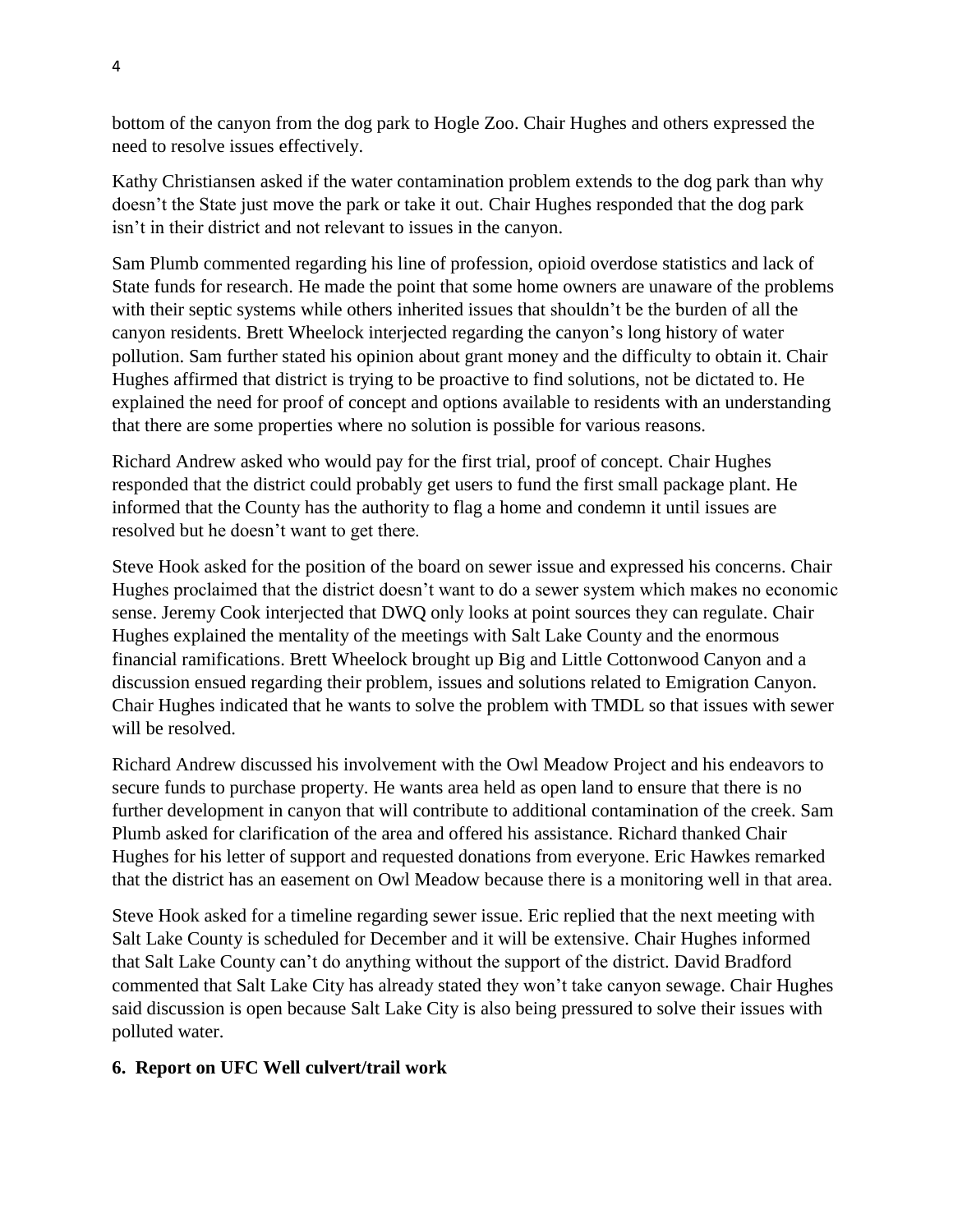Eric Hawkes reported that the work was completed and problem solved using a 2-foot diameter pipe, rubber-lined cobble ditch and water drainage that goes underneath the trail which daylights by Freeze Creek. David Bradford asked if the work solved the problem and Eric replied that he thinks it has. Ed Mcgough expressed thanks and appreciation for the project and the way it was accomplished without disruption of the foliage and mentioned that it has worked great so far but the trail hasn't been challenged yet. Chair Hughes was content and asked Jack Christiansen for his opinion on the matter but he stated that he hasn't walked up there yet.

Jack Christiansen asked question regarding culvert, where it daylights into the creek and possible erosion. Eric explained that it daylights on the other side, 20 – 30 feet before it hits the creek. He talked about the stop barrier which is 25 feet of foliage that acts as erosion control. Eric informed that the culvert will empty above where erosion control is in place so it's in a good spot.

# **7. Water Levels Report**

Eric Hawkes reported that the water levels are looking good for this time of the year. He also mentioned that water usage was down. Eric informed that Well 1 is -114 feet, Brigham Fork is still artesian and just being exercised. He stated that Upper Freeze Creek Well is -906, and Well 2 is -174 but measurement may not be accurate because telemetry is a factor. Chair Hughes and David Bradford agreed that levels are good.

# **8. Any items requested by the visiting public, dismiss public**

Sam Plumb addressed his complaint with a minor operating heavy machinery on a construction site in the canyon and how it was in violation with U.S. Department of Labor Laws. He wanted on record that something has been done because it wasn't put on the agenda as he requested. Eric replied that he alerted the trustees, talked with Mark Stevens and Jeremy Cook who thought it wasn't a concern. Sam restated his complaint and asked if EID supports child labor. Eric responded that the district does not support child labor and are now aware of the age requirement of 18 to do excavation work. Eric pointed out that the young adult was 16, using a compactor on 2 feet of fill dirt under the direction of his father. He stated that all contractors are now made aware of the age restriction. Jeremy interjected that the district has been made aware of Sam's concerns and has responded adequately.

Sam inquired if the district had obtained liability insurance and the company. Eric replied that the district has retained liability insurance with Allied World. Chair Hughes thanked public for attending.

# **9. Closed Session – Pending Litigation**

MOTION: David Bradford made a motion to convene in closed session to discuss pending litigation. Mike Hughes seconded the motion.

VOTE: Unanimous in favor of motion.

The Board of Trustees met in closed session from 8:16 p.m. to 8:28 p.m. to discuss pending and imminent litigation.